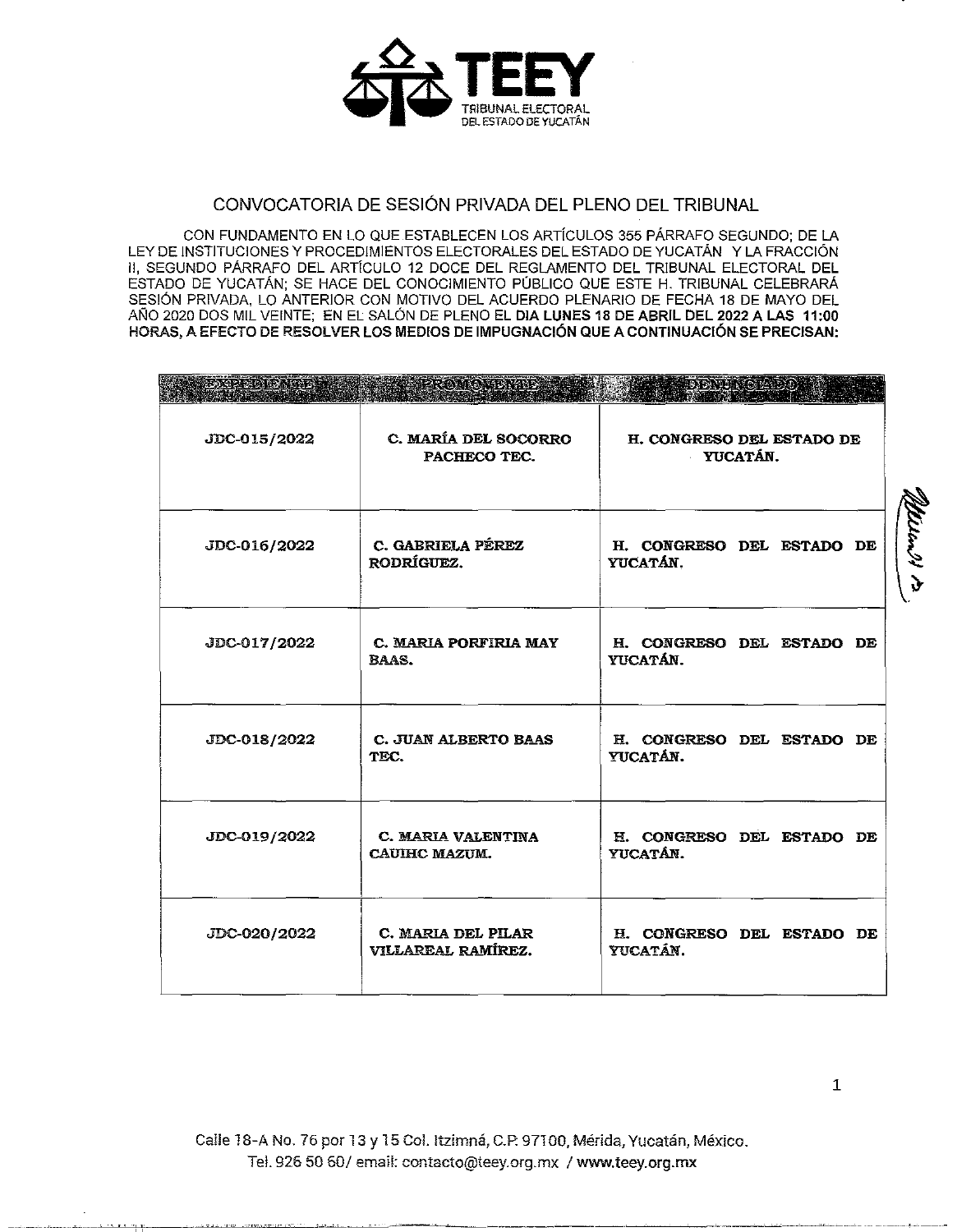

| JDC-021/2022 | C. RAFAEL ARGELIO MATOS<br>POOT.               | H. CONGRESO DEL ESTADO DE<br>YUCATÁN. |  |  |
|--------------|------------------------------------------------|---------------------------------------|--|--|
| JDC-022/2022 | C. HILDA MIRNA DÍAZ<br>CABALLERO.              | H. CONGRESO DEL ESTADO DE<br>YUCATÁN. |  |  |
| JDC-023/2022 | C. TEODORA UC CANCHÉ.                          | H. CONGRESO DEL ESTADO DE<br>YUCATÁN. |  |  |
| JDC-024/2022 | C. IVONNE GUADALUPE<br><b>AGUILAR GARRIDO.</b> | H. CONGRESO DEL ESTADO DE<br>YUCATÁN. |  |  |
| JDC-025/2022 | C. JUAN EFRAÍN MIRANDA<br><b>ONTIVEROS.</b>    | H. CONGRESO DEL ESTADO DE<br>YUCATÁN. |  |  |
| JDC-026/2022 | C. SANTOS GABRIEL PECH<br>CHÍ.                 | H. CONGRESO DEL ESTADO DE<br>YUCATÁN. |  |  |
| JDC-027/2022 | C. PAUL HARRY YAÑEZ<br>PEREIRA.                | H. CONGRESO DEL ESTADO DE<br>YUCATÁN. |  |  |
| JDC-028/2022 | C. EDWIN JAIR PALOMINO<br><b>SULUB</b>         | H. CONGRESO DEL ESTADO DE<br>YUCATÁN. |  |  |
| JDC-029/2022 | <b>C. JESÚS ALBERTO CAMPOS</b><br><b>NUÑEZ</b> | H. CONGRESO DEL ESTADO DE<br>YUCATÁN. |  |  |

2

Ca!le 18-A No. 76 por 13 y 15 Col. ltzimná, C.P. 97100, Mérida, Yucatán, México. Tel. 926 50 60/ email: contacto@teey.org.mx 1 www.teey.org.mx

~  $\mathbb{Z}$ .. ' *..JI*